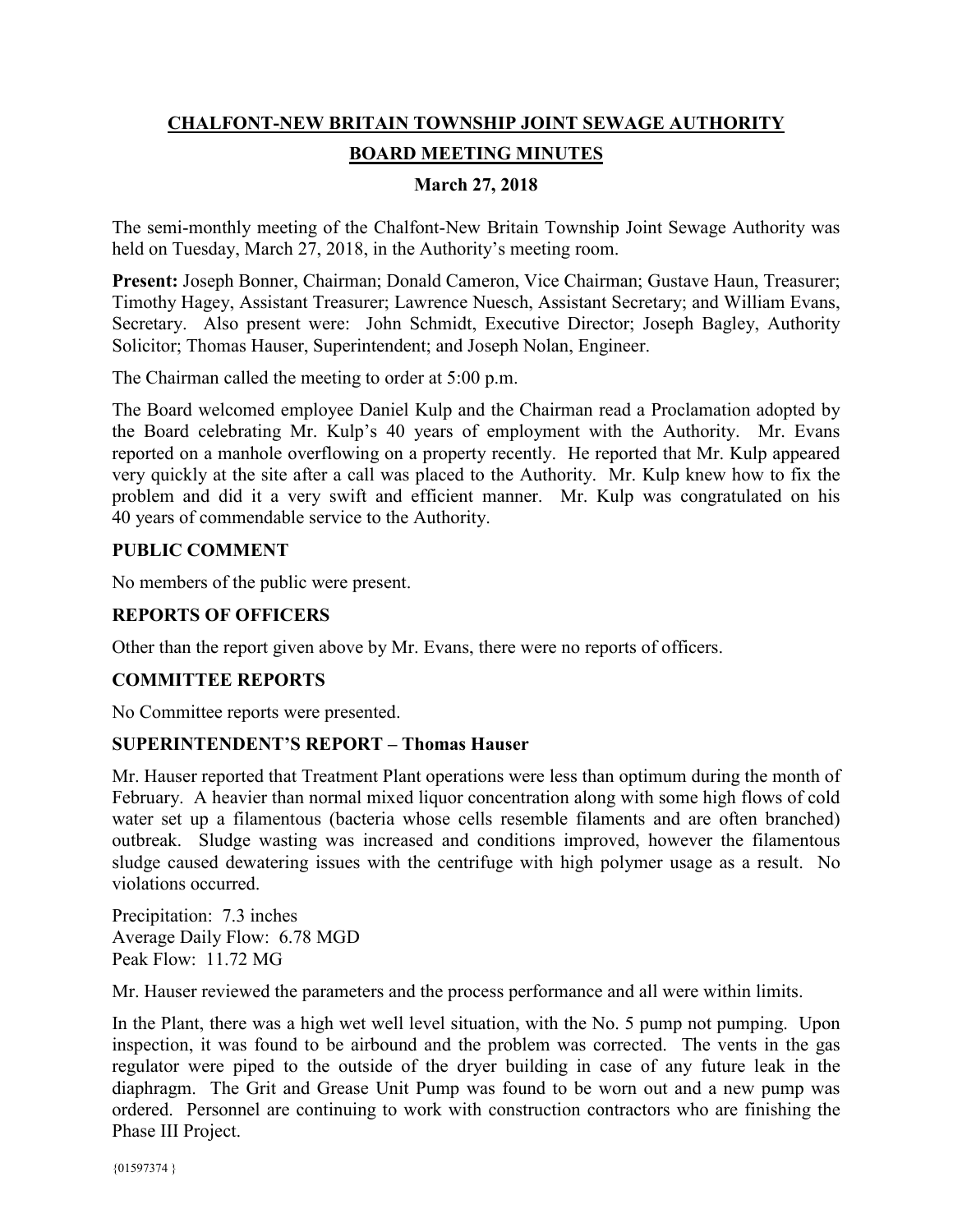In the collection system, the Pine Run meter pit required maintenance (grease chunks removed). Personnel changed control points at Pump Station No. 9. There was an SSO at the Chalfont Village Shopping Center which turned out to be a customer problem. Personnel inspected 2 tieins or connections at the Colebrook Development.

The Board asked a question regarding the sanitary sewer overflow at the Chalfont Village Shopping Center. Mr. Hauser reported that it was the result of a grease blockage, one from a restaurant and another blockage from a bank. A plumber had taken care of a problem at the bank the day before but had merely moved the blockage down the sewer line. In discussing follow-up, DEP stated that they will follow-up with the restaurant and the bank.

# **EXECUTIVE DIRECTOR'S REPORT – John E. Schmidt**

Mr. Schmidt reviewed the Preliminary Expense Budget. He explained that a revised copy had been distributed to the Board. Mr. Schmidt explained that he revised allocations of payroll within the Budget. The second page of the Budget generates the Bucks County Water and Sewer Authority's expense for the invoice for the end of the year.

There was a question from the Board regarding the miscellaneous income item. Mr. Schmidt explained that insurance monies resulting from the fire have been placed in the item for miscellaneous income for the time being. Mr. Schmidt indicated that he will have a dialogue with the auditor at the time of the audit about the categorization of the insurance company payments. Mr. Schmidt briefly discussed his past use of the column "miscellaneous income". Mr. Schmidt also reviewed items received for sewage disposal reflecting off-site disposal as a result of the temporary shutdown of the dryer building. Mr. Schmidt reported that the sewer rental reflects the recent 5% increase voted by the Board. He also explained the issue of road crew wages being down in the Budget due to the temporary absence of some personnel.

**MOTION:** It was moved by Mr. Hagey and **SECONDED** by Mr. Cameron to approve the 2017-18 Preliminary Operating Budget. The Motion was unanimously adopted.

Mr. Schmidt next presented the sewage capacity approval form for 952 Upper State Road. The proposed connection is to the low pressure sewer line installed by Rolling Ridge, and requires the use of a grinder pump. This is the first of what could prove to be more lateral connections to the Rolling Ridge sewer line. The property owner will be paying a connection fee to the developer. In response to a question, Mr. Schmidt explained that each lateral connection will involve a grinder pump. The amount of capacity is 1 DU for 952 Upper State Road.

**MOTION:** It was moved by Mr. Hagey and **SECONDED** by Mr. Haun to approve 1 DU capacity for 952 Upper State Road. The Motion was unanimously adopted.

In response to a Board question, regarding how many feet up the road the lateral line will be pumped, Mr. Nolan responded possibly 20 feet. There was also a discussion regarding 2 check valves being part of the lateral line.

Mr. Schmidt reported that a PMAA dinner is scheduled for May 17 and Mr. Hagey is one of the panelists for the panel discussion that evening.

Mr. Schmidt indicated that he will be absent from the second Authority meeting in April. Mr. Cameron and Mr. Evans also indicated they may be absent from the first meeting in April.

Mr. Schmidt reported that the March 13, 2018 minutes had been distributed to the Board. There were no suggested changes.